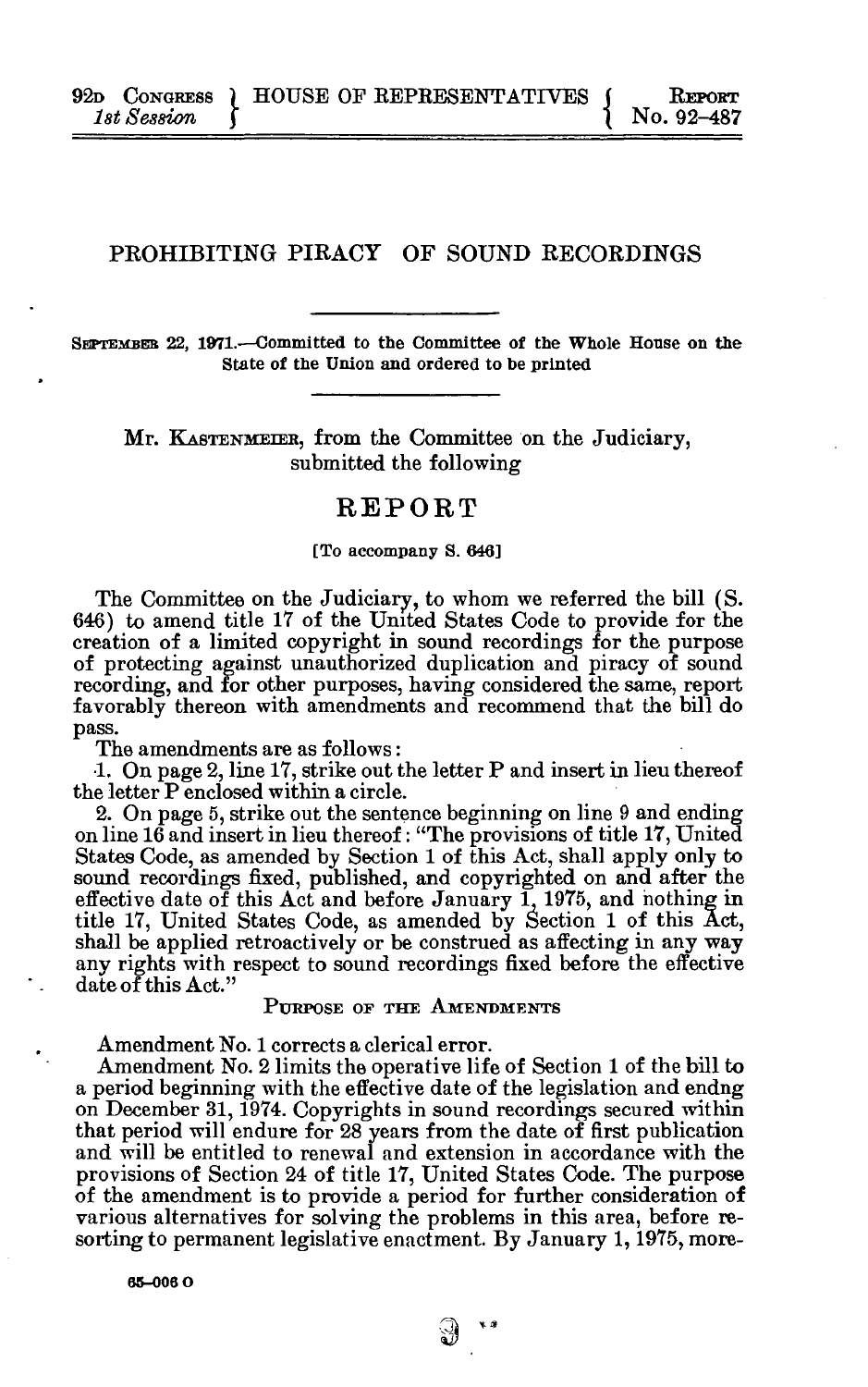**over the protection of sound recordings will, it is hoped, be part of a copyright law revision.** 

# **PURPOS E O F TH E AMENDE D BIL L**

**Existing Federal copyright law (title 17, United States Code) protects the owners of copyright in musical works from unauthorized and uncompensated duplication but there is no Federal protection of sound recordings, as such. As a result, so-called "record pirates," if they**  satisfy the clam of the owner of the musical copyright, can and do **engage in widespread unauthorized reproduction of phonograph records and tapes without violating Federal copyright law.** 

**It is also true under exsting law that the protection given to owners of copyright in musical works with respect to recordings of their works is special and limited.** 

**The purpose of S. 646 as amended is twofold. First, Section 1 of the bill creates a limited copyright in sound recordings, as such, making unlawful the unauthorized reproduction and sale of copyrighted sound recordings. By Committee Amendment No. 2, above, this right is applicable only to sound recordings fixed, published, and copyrighted on or after the effective date of the legislation and before January 1,1975.** 

**Second, Section 2 of the bill provides that persons engaging in the unauthorized use of copyrighted musical works in recordings shall be subject to all the provisions of title 17 dealing with infringement of copyrights and, in the case of willful infringement for profit, to criminal prosecution pursuant to Section 104.** 

# **REASON FOR THE LEGISLATION**

**The attention of the Committee has been directed to the widespread unauthorized reproduction of phonograph records and tapes. While it is difficult to establish the exact volume or dollar value of current piracy activity, it is estimated by reliable trade sources that the annual volume of such piracy is now in excess of \$100 million. It has been estimated that legitimate prerecorded tape sales have an annual value of approximately \$300 million. The pirating of records and tapes is not only depriving legitimate manufacturers of substantial income, but of equal importance is denying performing artists and musicians of royalties and contributions to pension and welfare funds and Federal and State governments are losing tax revenues.** 

**If the unauthorized producers pay the statutory mechanical royalty required by the Copyright Act for the use of copyrighted music there is no Federal remedy currently available to combat the unauthorized reproduction of the recording. Eight States have enacted statutes intended to suppress record piracy, but in other jurisdictions the only remedy available to the legitimate producers is to seek relief in State courts on the theory of unfair competition. A number of suits have been filed in various States but even when a case is brought to a successful conclusion the remedies available are limited. In addition the jurisdiction of States to adopt legislation specifically aimed at the elimination of record and tape piracy has been challenged on the**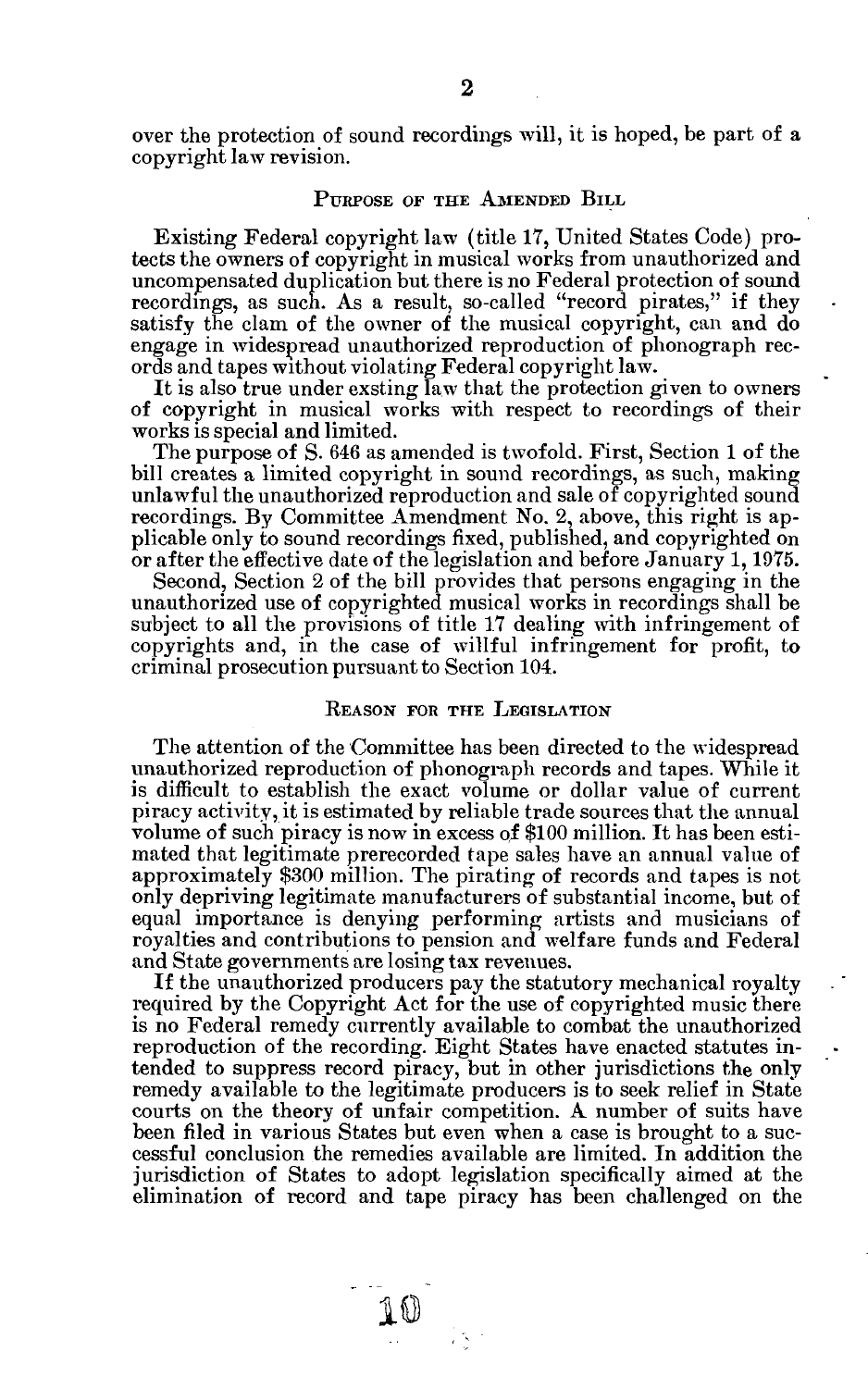**theory that the copyright clause of the Federal Constitution has preempted the field even if Congress has not granted any copyright protection to sound recordings. While the committee expresses no opinion concerning this legal question, it is clear that the extension of copyright protection to sound recordings would resolve many of the problems which have arisen in connection with the efforts to combat piracy in State courts.** 

#### LEGISLATIVE **BACKGROUND**

**The creation of a limited copyright in sound recordings has been under active consideration by the Congress for a number of years in connection with the program for general revision of the copyright law. The Library of Congress recommended the granting of such copyright protection in its recommendations for the general revision of the copyright law. Such a provision was included in H.R. 2512 of the 90th Congress as processed by this Committee and passed by the House of Representatives. This provision was also included in S. 597 on which the Senate Subcommittee on Copyrights held extensive hearings in 1967 but no further action was taken in the Senate on this legislation during the 90th Congress.** 

**On December 10, 1969, the Senate Subcommittee on Copyrights reported S. 543 of the 91st Congress, for the general revision of the copyright law with an amendment in the nature of a substitute. This bill, as amended, established a copyright in sound recordings, but again no further action was taken. S. 543 as reported by the Subcommittee, in addition to creating a limited copyright in sound recordings, extended that protection to encompass a performance right so that record companies and performing artists would be compensated when their records were performed for commercial purposes. No such provision is included in S. 646.** 

**S. 4592 of the 91st Congress, introduced on December 18,1970, would have created a limited copyright in sound recordings. This bill was based on the provisions contained in S. 543, as approved by the Senate Subcommittee in the 91st Congress, but no action was taken on it. On February 8,1971, Senator McClellan introduced S. 646, the subject measure, Section 1 of which is identical to S. 4592 of the 91st Congress, and on the same day he introduced S. 644, the copyright law revision bill of the 92d Congress, which also would create a limited copyright in sound recordings. S. 646 passed the Senate on April 9,1971. Finally, on June 9 and 10,1971, the Copyright Subcommitee of this Committee held public hearings on this legislation. Witnesses and contributors of written statements included supporters and opponents of the bill from the private sector, as well as representatives of the Departments of State, Justice and Commerce and the Copyright Office. These agencies all favor enactment.** 

**The Committee notes that the United States recently participated in an international conference of government experts at which the draft of an international treaty to combat record piracy was prepared and that a diplomatic conference to sign a treaty on this subject will be held in Geneva during October 1971. Obviously, progress in domestic efforts to protect sound recordings will be helpful to the United States Delegation.** 

**II** 

 $\mathcal{L}_{\alpha}$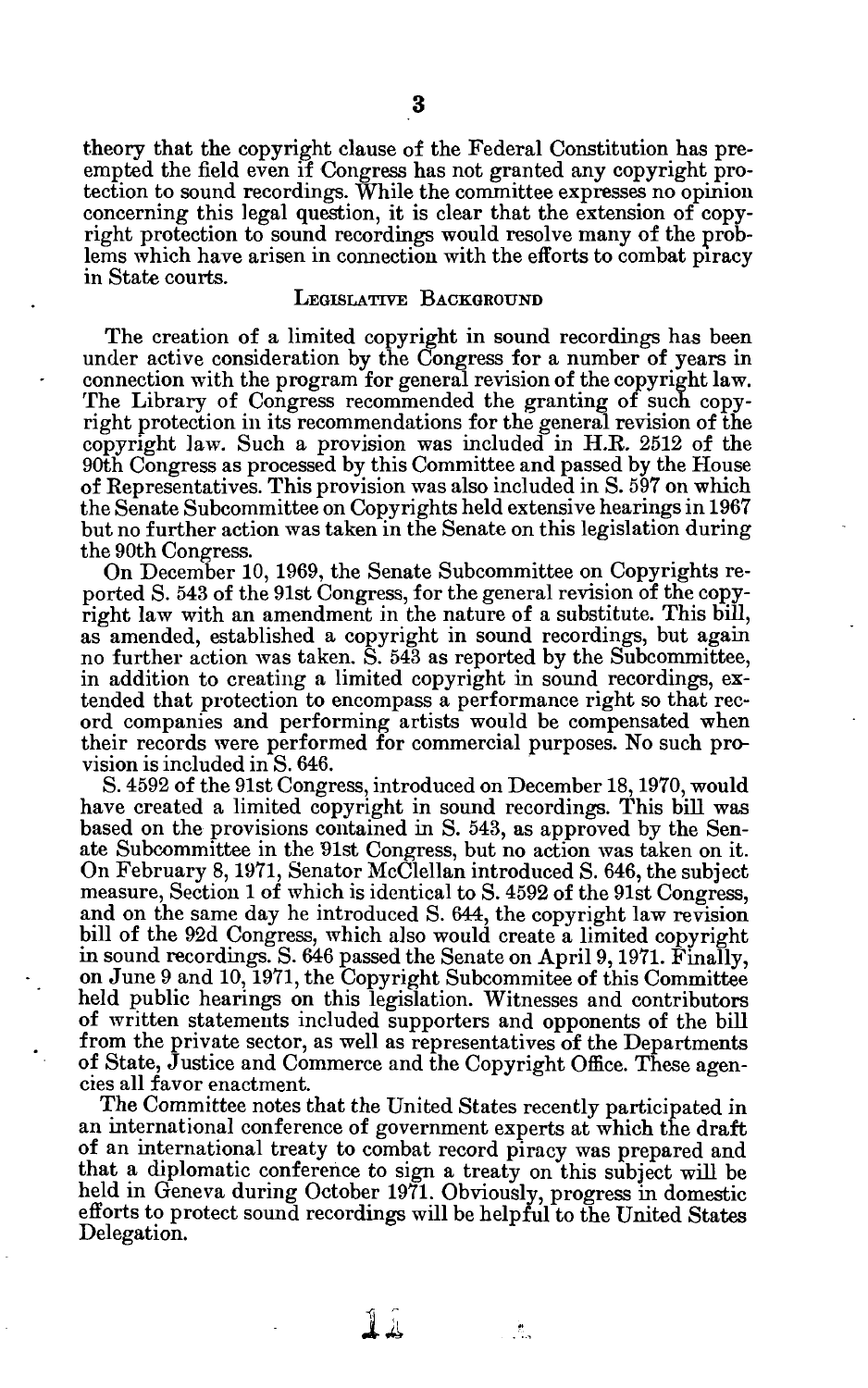**On the basis of this legislative history and the Subcommittee's hearings, and adopting portions of Senate Report No. 92-72 to accompany S. 646, the Committee sets forth its views as follows:** 

**The Committee regrets that action on the bill for general revision of the copyright law has been delayed, and that the problem of record piracy has not been dealt with as part of a broad reform of the Federal copyright statute. We are persuaded that the problem is an immediate and urgent one, and that legislation to deal with it is needed now. The seriousness of the situation with respect to record piracy, both nationally and internationally, is unique, and our favorable action in this instance should not be interpreted as precedent for the enactment of separate legislation on other matters involved in copyright law revision. On the contrary, we would be opposed to any effort to convert the general revision program into a program for revising the statute on a piecemeal basis.** 

#### **COMPULSORY LICENSE NO SOLUTION**

**Senate Report No. 92-72, accompanying S. 646, noted that "[c]ertain of the manufacturers engaged in the unauthorized reproduction of records and tapes have proposed the inclusion in the legislation of provisions granting a compulsory license to reproduce records and tapes upon payment of a statutory royalty." This proposal was strongly reiterated during the hearings before our Subcommitee, the argument being that, as paraphrased in the Senate Report, "such a provision would be an appropriate adjunct to the compulsory license provided the record industry by the mechanical royalty contained in the Copyright Act." The Senate Committee rejected this proposal on the ground that the two situations are not parallel: the existing compulsory license merely provides access to the copyrighted musical composition, which is the "raw material" of a recording, and the performers, arrangers, and recording experts are needed to produce the finished creative work in the form of a distinctive sound recording. In the view of the Senate Committee, there is "no justification for the granting of a compulsory license to copy the finished product, which has been developed and promoted through the efforts of the record company and the artists."** 

**The Committee agrees that it is necessary, without delay, to establish Federal legislation prohibiting unauthorized manufacturers from reproduction and distribution of recorded performances. We are also persuaded that it would be wholly impracticable in this legislation, to set up the complicated procedural machinery that would be required for the fair administration of a compulsory license even if it were found to have some advantages from the viewpoint of the public. We believe that a strong case has been made for protection against the current practices of the so-called "record pirates," and that the case for a compulsory license has not been established. Any such compulsory license would necessarily extend to all record producers and to any of their recordings. It would have drastic effects upon the structure of the industry, even if some way could be found to establish a** 

**IS**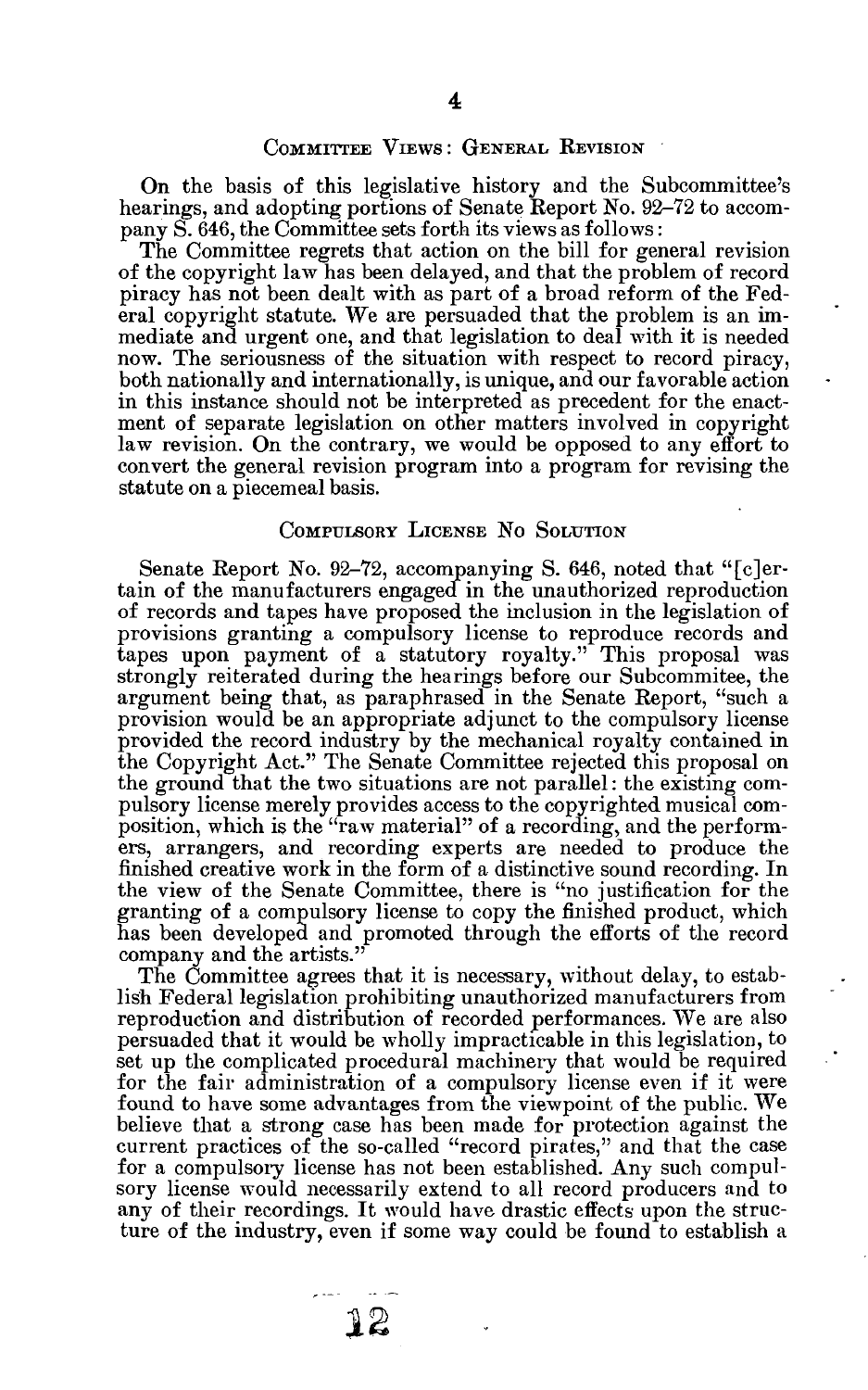**fair royalty rate and assure a fair division and distribution of royalty receipts. It would enable the "pirates" to select those recordings that become hits, and thus to invade the producer's market for his profitable recordings, while leaving the producer to suffer the losses from his unsuccessful ones. At the same time, we recognize that in some cases the consuming public may be able to obtain selections, or collections of selections, not available from regular sources and at somewhat lower than prevailing prices. The Committee believes that Section 1 of S. 646 as limited by the Committee's amendment should be enacted**  in its present form. Certainly the entire question of compulsory licens**ing can be reexamined by the Committee when it again considers legislation for general revision of the copyright law.** 

## **SOUN D RECORDING S A S "WORKS "**

**The enactment of S. 646 will mark the first recognition in American copyright law of sound recordings as copyrightable works. The copyrightable work comprises the aggregation of sounds and not the tangible medium of fixation. Thus, "sound recordings" as copyrightable subject matter are distinguished from "reproductions of sound recordings," the latter being physical objects in which sounds are fixed. They are also distinguished from any copyrighted literary, dramatic, or musical works that may be reproduced on a "sound recording."** 

**The committee believes that, as a class of subject matter, sound recordings are clearly within the scope of the "writings of an author" capable of protection under the Constitution, and that the extension of limited statutory protection to them is overdue. Aside from cases in which sounds are fixed by some purely mechanical means without originality of any kind, the committee favors copyright protection that would prevent the reproduction and distribution of unauthorized reproductions of sound recordings.** 

**The copyrightable elements in a sound recording will usually, though not always, involve "authorship" both on the part of the performers whose performance is captured and on the part of the record producer responsible for setting up the recording session, capturing and electronically processing the sounds, and compiling and editing them to make the final sound recording. There may be cases where the record producer's contribution is so minimal that the performance is the only copyrightable element in the work, and there may be cases (for example, recordings of birdcalls, sounds of racing cars, et cetera) where only the record producer's contribution is copyrightable. As in the case of motion pictures, the bill does not fix the authorship, or the resulting ownership, of sound recordings, but leaves these matters to the employment relationship and bargaining among the interests involved.** 

# **TREATMEN T O F SOUND S ACCOMPANYIN G MOTIO N PICTURE S**

**This legislation extends copyright protection to sound recordings which are defined as works "that result from the fixation of a series of musical, spoken, or other sounds, but not including the sounds accompanying a motion picture." In excluding "the sounds accompanying a**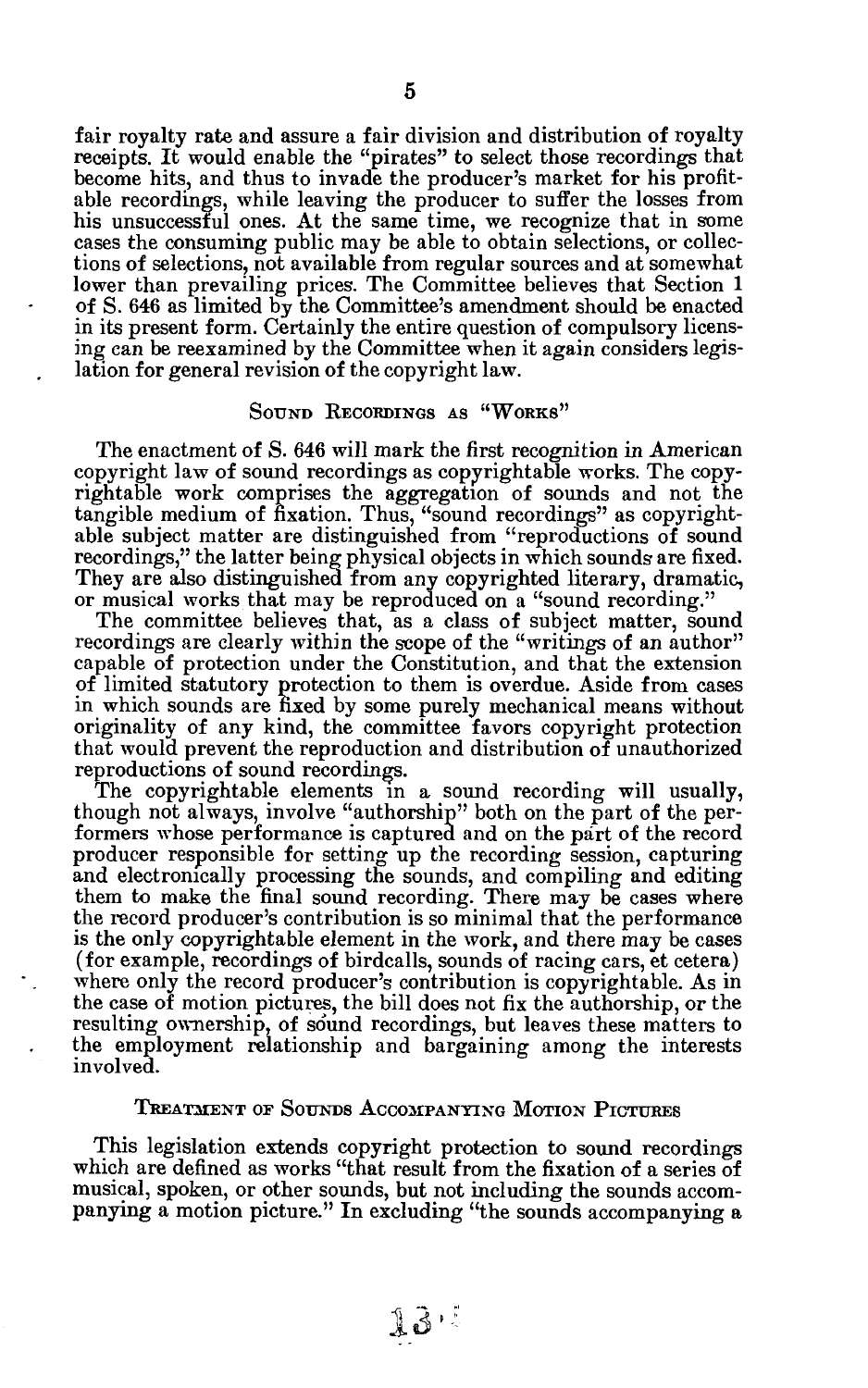**motion picture" from the scope of this legislation the Committee does not intend to limit or otherwise alter the rights that exist currently in such works. The exclusion reflects the Committee's opinion that soundtracks or audio tracks are an integral part of the "motion pictures" already accorded protection under subsections (1) and (m) of Section 1 of title 17, and that the reproduction of the sound accompanying a copyrighted motion picture is an infringement of copyright in the motion picture. This is true whatever the physical form of the reproduction, whether or not the reproduction also includes visual images, and whether the motion picture copyright owner had licensed use of the soundtrack on records.** 

**Under the existing title 17, "motion pictures" represent a broad genus whose fundamental characteristic is a series of related images that impart an impression of motion when shown in succession, including any sounds integrally conjoined with the images. Under this concept the physical form in which the motion picture is fixed—film, tape, discs, and so forth—is irrelevant, and the same is true whether the images reproduced in the physical object can be made out with the naked eye or require optical, electronic, or other special equipment to be perceived. Thus, to take a specific example, if there is an unauthorized reproduction of the sound portion of a copyrighted television program fixed on video tape, a suit for copyright infringement could be sustained under section 1(a) of title 17 rather than under the provisions of this bill, and this would be true even if the television producer had licensed the release of a commercial phonograph record incorporating the same sounds.** 

#### **FII;S T SAL E DOCTRIN E**

**This legislation grants to the owners of the copyright in sound**  recordings the exclusive right to "reproduce and distribute to the **public by sale or other transfer of ownership, or by rental, lease, or**  lending,<sup>3</sup> reproductions of the copyrighted work. Section 1(a) of the present title 17 gives the copyright owner the exclusive right to "print, reprint, publish, copy, and vend<sup>"</sup> the copyrighted work. As a technical **matter, this is broad enough to include rental, leasing, and lending, as well as sales and gifts. The right is subject to the "first sale doctrine," under which a copyright owner who unconditionally parts with a physical object embodying his work cannot restrain any later disposition of that physical object. However, in the case of a transaction such as a rental, lease, or loan, where the copyright owner delivers a physical object embodying his work only on certain stated conditions, distribution by any unauthorized means would violate his exclusive right to "publish."** 

#### **IMPLIED CONSENT TO MANUFACTURER UNDER SECTION 1(E)**

**Like derivative works specified in Section 7 of title 17, United States Code, sound recordings manufactured in reliance on Section 1(e) would be eligible for copyright, inasmuch as their manufacture in compliance with the compulsory license requirements of Section 1(e) would have the implied consent of the owner of the copyright in the musical work.**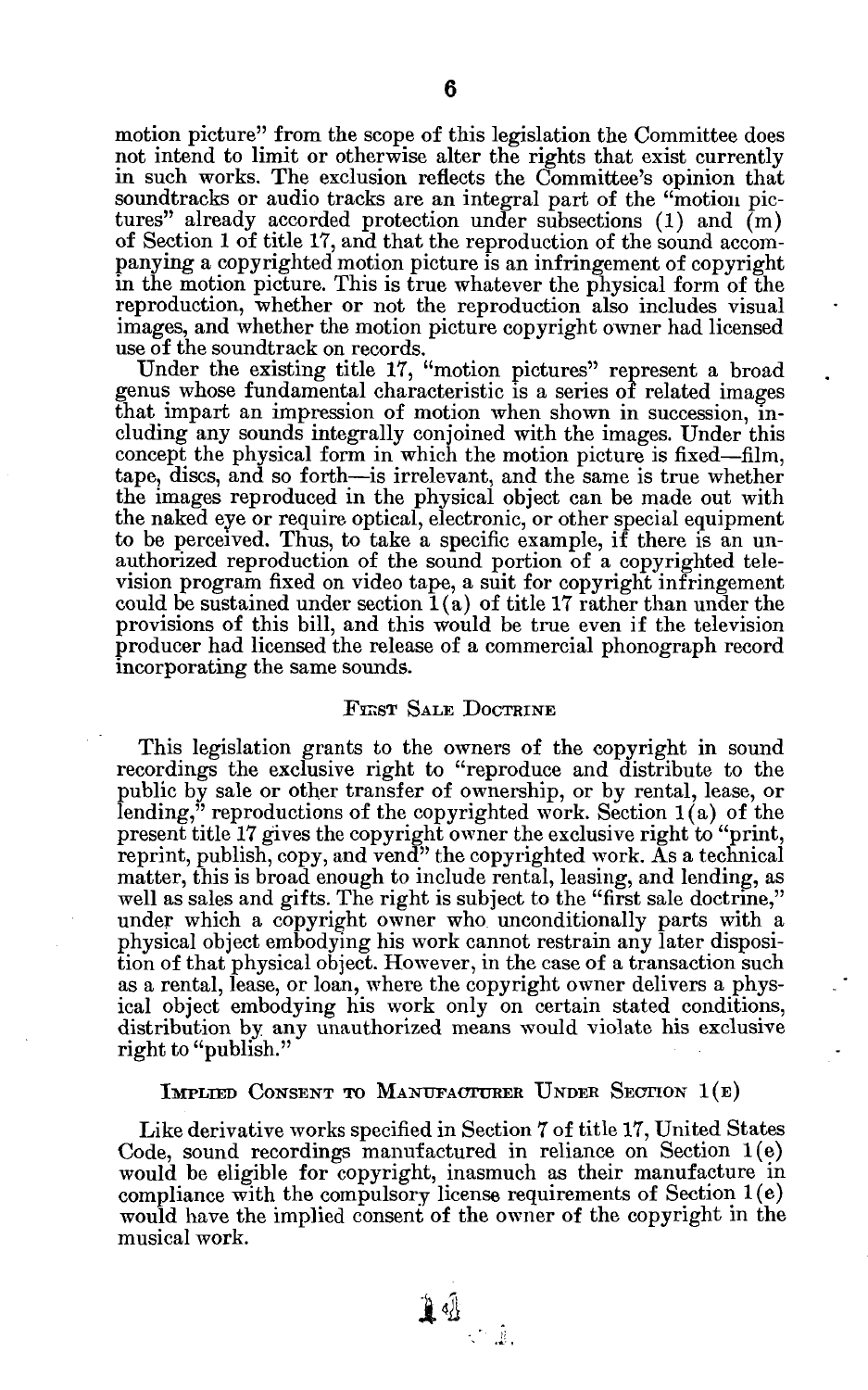# **N E W RIGHT S N O LIMITATIO N O N RIGHT S I N OTHE R TYPE S O P WORK S**

**S. 646 would add a new exclusive right with respect to sound recordings which, in addition to reproduction, would include public distribution "by sale or other transfer of ownership, or by rental, lease, or lending" of reproductions. The purpose of this language is to identify as clearly as possible the limited rights being accorded to sound recordings, and it should in no way be construed as limiting the exclusive rights of copyright owners in other types of works with respect to forms of distribution short of the outright sale of copies, or as restraining the lawful owner of a record from disposing of it as he sees fit.** 

# **LIBRAR Y USE S**

**Many public libraries and some school and college libraries have long offered their patrons the service of lending sound recordings of music, dramatic readings, language instruction and similar works in the same manner in which they lend books, periodicals and other materials. Some of these nonprofit libraries may require the payment of a small sum for the use of relatively new recorded works which are, for a time, in heavy demand. It is not the intention that the limitations on lending or renting contained in proposed new Section 1 (f) reach out to apply to these long-established practices by nonprofit libraries. When a library has acquired ownership of a lawful recording, the "first sale doctrine" referred to above leaves the library free to lend or otherwise dispose of that recording.** 

# **HOME** RECORDING

**In approving the creation of a limited copyright in sound recordings it is the intention of the Committee that this limited copyright not grant any broader rights than are accorded to other copyright proprietors under the existing title 17. Specifically, it is not the intention of the Committee to restrain the home recording, from broadcasts or from tapes or records, of recorded performances, where the home recording is for private use and with no purpose of reproducing or otherwise capitalizing commercially on it. This practice is common and unrestrained today, and the record producers and performers would be in no different position from that of the owners of copyright in recorded musical compositions over the past 20 years.** 

# **REMEDIE S FO R UNAUTHORIZE D US E O F COPYRIGHTE D MUSI C I N RECORDIN G**

**Section 2 of the bill renders the remedies for unauthorized manufacture of records containing copyrighted music the same as those applicable to infringements generally, thus removing what the Librarian of Congress calls an "anachronistic and unfair limitation." Similar provisions are found in the revision bill (H.R. 2512) passed by the House in 1967. The Committee approved this section.** 

# **SECTIONAL ANALYSIS**

**Section 1(a) of the bill adds a new subsection (f) to Section 1 of title 17 of the United States Code, adding to the enumerated exclusive** 

 $10 \dots$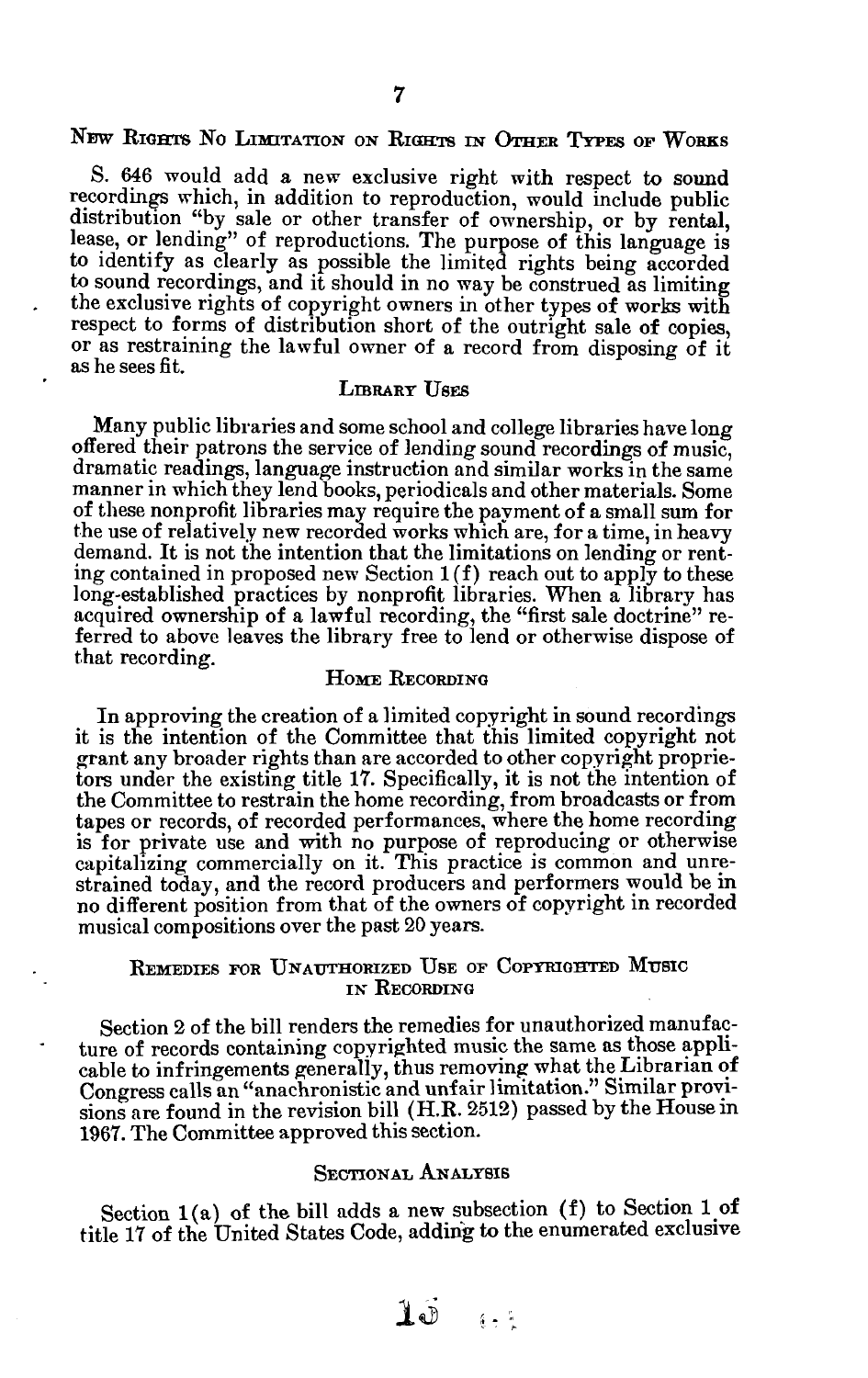**rights of copyright proprietors the right to reproduce the copyrighted**  work if it be a sound recording. It is provided that the right does not **extend to the making or duplication of another sound recording that is an independent fixation of other sounds, or to reproductions made by transmitting organizations exclusively for their own use.** 

# PUBLIC TELEVISION AND RADIO

**In the latter connection, the last proviso of paragraph (a) of Section 1 of S. 646 excludes "reproductions made by transmitting organizations exclusively for their own use" from the protected rights of copyright proprietors of sound recordings. In the case of noncommercial public broadcasters, the proviso is not intended to be limited solely to reproductions made by the public networks and stations transmitting the same programs, but also extends to programs produced, duplicated, distributed and transmitted by or through more than one public broadcasting agency or entity so long as exclusively for educational use. In**  short, the copyright of sound recording does not restrict the use of **public television or radio programs to any extent or in any way not provided in present copyright law.** 

**Section 1(b) amends Section 5 of title 17 to add to the classification of works for copyright registration the category of "sound recordings."** 

**Section 1(c) amends Section 19 of title 17 to specify the required form of the copyright notice, consisting of the letter P enclosed within a circle, on sound recordings.** 

**Section 1(d) amends Section 20 of title 17 to specify the proper location of the notice of copyright as it pertains to a sound recording.** 

**Section 1(e) amends Section 26 of title 17 to enumerate the various sections of title 17 concerning which the reproduction of a sound recording is "considered to be a copy thereof." The subsection also defines the terms "sound recordings" and "reproduction of sound recordings." Section 1 (e) defines the word "copy" to include within its meaning a reproduction of a sound recording other than a fixation of sound accompanying a motion picture. This definition would apply only to a limited group of relevant sections of title 17 of the United States Code in which the word "copy" is mentioned, and these sections are enumerated in Section 1(e). Other sections of title 17, such as the criminal sanctions of Section 104, would apply to the infringement of copyrighted works protected by the bill, but these other sections are not enumerated in Section 1(e) because they do not mention the word "copy."** 

**Section 2 of the bill amends Section 101 of title 17 to delete subsection (e) which relates to "Royalties for Use of Mechanical Reproduction of Musical works." The section substitutes a new subsection (e) providing that any person engaging in the unauthorized use of copyrighted music in the mechanical reproduction of musical works shall be subject to all of the provisions of title 17 dealing with infringements of copyright and, in a case of willful infringement for profit, to criminal prosecution pursuant to Section 104. The existing statutory provision in title 17 limits the remedy for such unauthorized use of musical works to the payment of a royalty of two cents on each part manufactured and a discretionary award of not more than six cents. Unlike** 

 $\varphi^{\prime}$  is

**AS**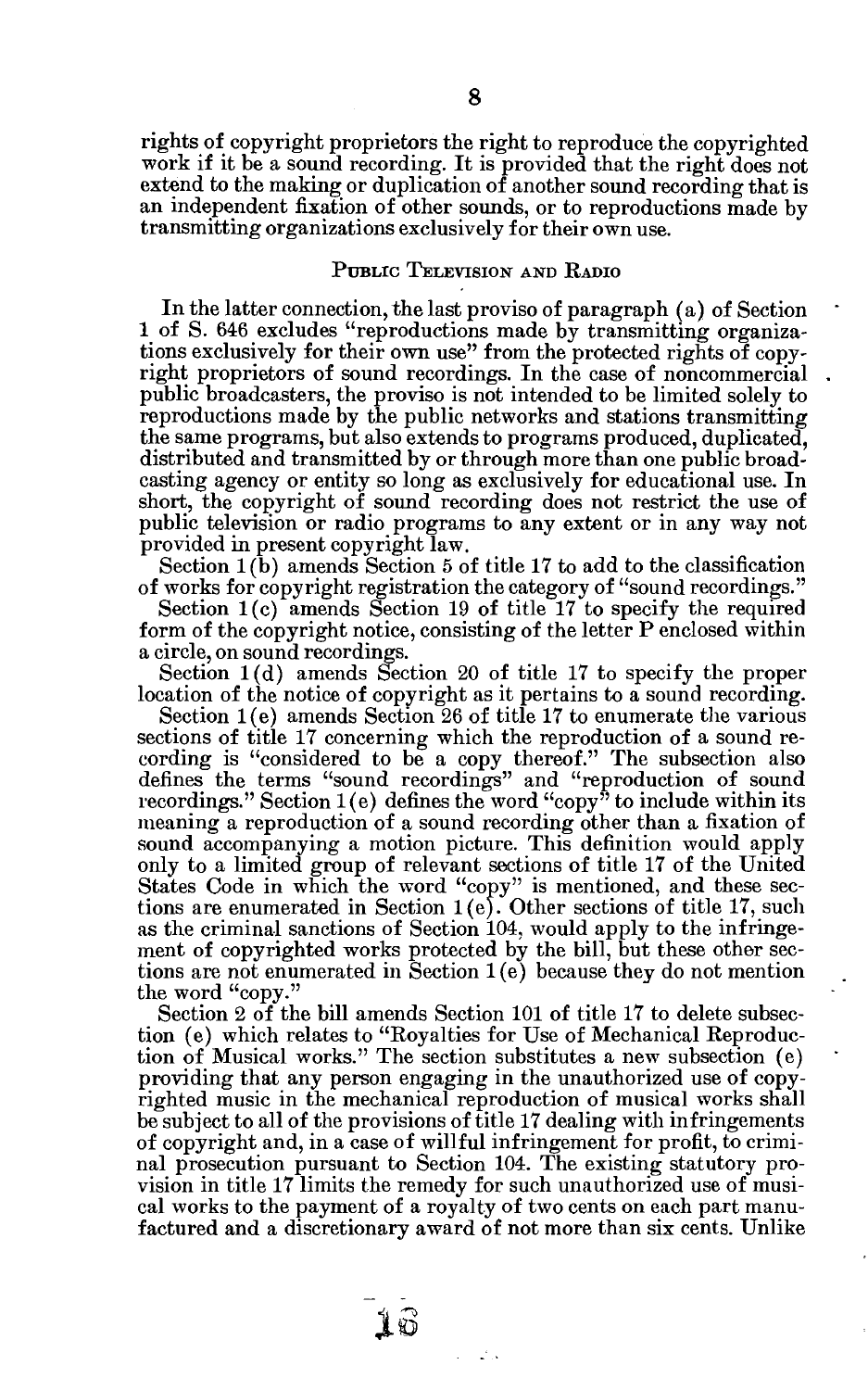**Section 1, the provisions of Section 2 of the bill are made effective immediately upon enactment of S. 646.** 

**Section 3 of the bill as amended provides that the effective date of the legislation (other than Section 2) should be four months after enactment and that the copyright law as amended by Section 1 should apply only to sound recordings fixed, published, and copyrighted on and after the effective date of the Act and before January 1,1975. The four-month period following enactment and preceding the effective date was requested by the Copyright Office in order to enable implementation of the Act. The purpose of the provision limiting the application of Section 1 to sound recordings copyrighted before January 1, 1975, is spelled out under PURPOSE OF THE AMENDMENTS above. As has been indicated, Section 2 of S. 646 is not subject to a terminal date and is made effective immediately upon enactment. This section amends Section 101 (e) of title 17 to make criminal sanctions immediately available to prevent piracy of already existing recordings of copyrighted musical works where the pirate does not pay the statutory royalty to the holder of the musical copyright.** 

## $Cosr$  *TO THE UNITED STATES*

**At the hearings before the Subcommittee, the Assistant Register of Copyrights testified that administration of copyright in sound recordings could be accomplished for approximately \$100,000 a year, and could be accomplished better for \$125,000. This estimate was based on the assumption that there would be approximately 15,000 registrations a year. The Assistant Register added that if the registration fee continued at \$6.00 as at present, there would automatically return to the Copyright Office approximately \$90,000 in fees. The Committee accepts and adopts these estimates.** 

# AGENCY VIEWS

**Attached hereto and made part hereof are the reports of the Librarian of Congress and of the State, Justice, and Commerce Departments expressing support of S. 646:** 

> $T$ HE LIBRARIAN OF CONGRESS, *Washington, B.C., May 85,1971.*

**Hon. EMANUEL CELLER,** 

*Chairman, Committee on the Judiciary, U.S. House of Representatives, Washington, D.C.* 

**DEAR MR.** CELLER: This is in response to your letter of May 4, 1971, **requesting our comments on S. 646, a bill to provide for the creation of a limited copyright in sound recordings for the purpose of protecting against unauthorized duplication and piracy of sound recording, and for other purposes. This bill was reported by the Senate Judiciary Committee on April 20, 1971 (S. Rep. No. 92-72), and was passed by the Senate on April 29,1971.** 

**I am fully and unqualifiedly in favor of the purpose the bill is intended to fulfill. The recent and very large increase in unauthorized duplication of commercial records has become a matter of public concern in this country and abroad. With the growing availability and**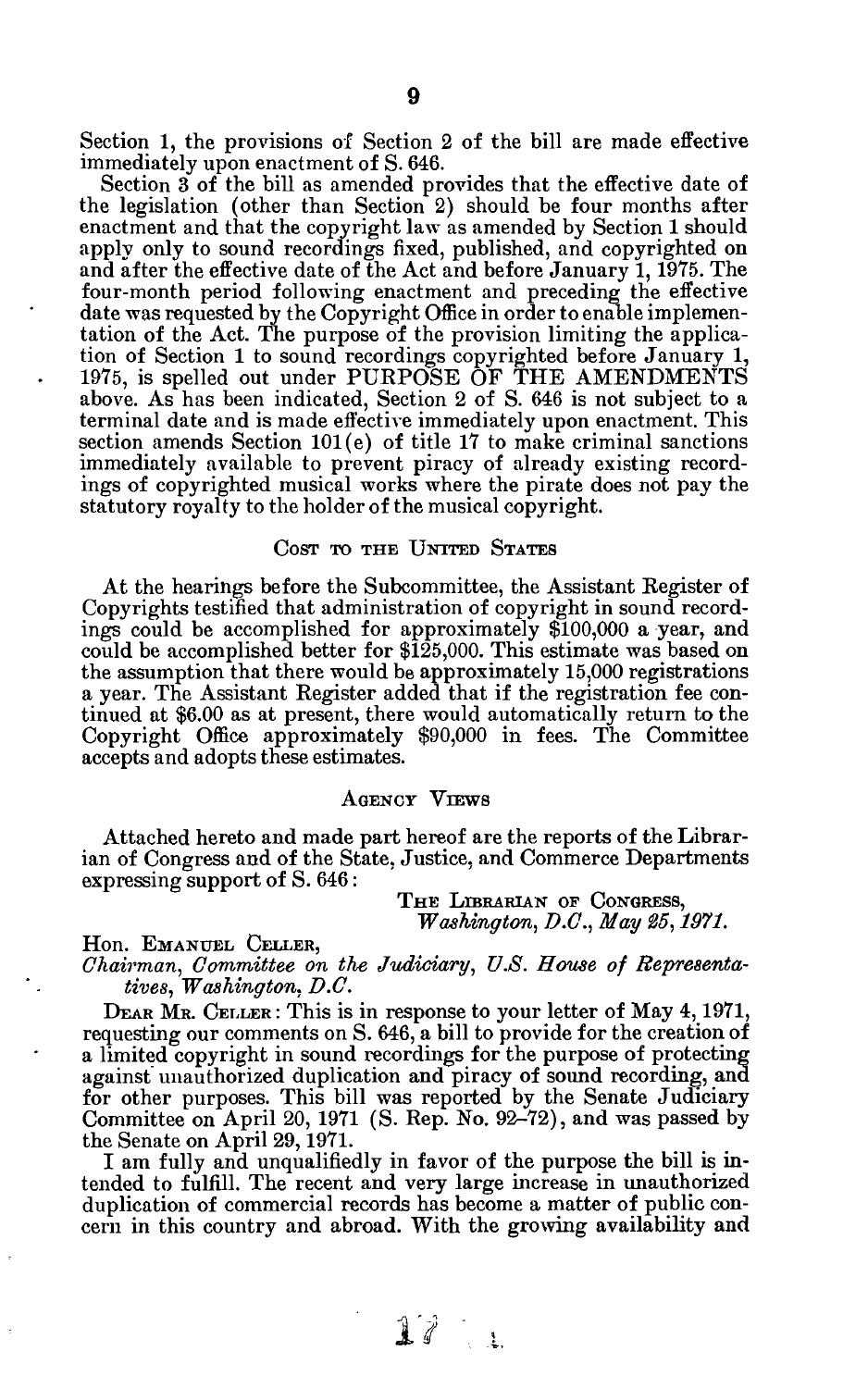**use of inexpensive cassette and cartridge tape players, this trend seems certain to continue unless effective legal means of combatting it can be found. Neither the present Federal copyright statute nor the common law or statutes of the various states are adequate for this purpose. The best solution, an amendment of the copyright law to provide limited protection against unauthorized duplication, is that embodied in S. 646.** 

**We also support in general the language of the bill amending title 17 of the United States Code. This amendatory language draws heavily upon the language of the bill for general revision of the copyright law now pending in the Senate (S. 644). An earlier version of the general revision bill was reported favorably by your Committee in 1966 and 1967 (H.R. Rep. Nos. 2237 and 83) and was passed by the House of Representatives on April 11,1967. The provisions of that bill dealing with unauthorized duplication of sound recordings were the same in substance as those of S. 646.** 

**In favorably reporting S. 646, the Senate Judiciary Committee adopted certain amendments, all of which were incorporated in the bill as it passed the Senate, and all of which we favor. In particular, we strongly support the addition of a new section 2, removing an anachronistic and unfair limitation on the remedies available to owners of copyrighted musical compositions against record pirates. This new section 2 also is the same in substance as provisions included in the general revision bill passed by the House of Representatives on April 11, 1967.** 

**We also endorse the interpretation of the bill, as stated in S. Rep. No. 92-72 that "this limited copyright not grant any broader rights than are accorded to other copyright proprietors under the existing title 17." Under this interpretation, any act that would be considered "fair use" of a recorded musical composition would be considered "fair use" of the recording itself, and thus outside the reach of copyright in the recording.** 

**The most fundamental question raised by the bill is its relationship to the program for general revision of the copyright law. As noted above, the revision bill now pending in the Senate has parallel provisions, and if general revision were on the threshold of enactment, S. 646 would be unnecessary. However, some fundamental problems impeding the progress of general revision of the copyright law, notably the issue of cable television, have not yet been resolved. We agree that the national and international problem of record piracy is too urgent to await comprehensive action on copyright law revision, and that the amendments proposed in S. 646 are badly needed now. Upon enactment of the revision bill they would, of course, be merged into the larger pattern of the revised statute as a whole.** 

**I should also mention that the problem of record piracy is one of immediate concern internationally, and that a draft treaty closely corresponding to the content and purpose of S. 646 was adopted by a Committee of Governmental Experts on March 5, 1971. This draft convention will be the subject of an International Conference of States to be convened in Geneva in October of this year. Favorable action on the domestic bill will not only help our negotiators but also encourage** 

 $\mathbf{1}$ ේ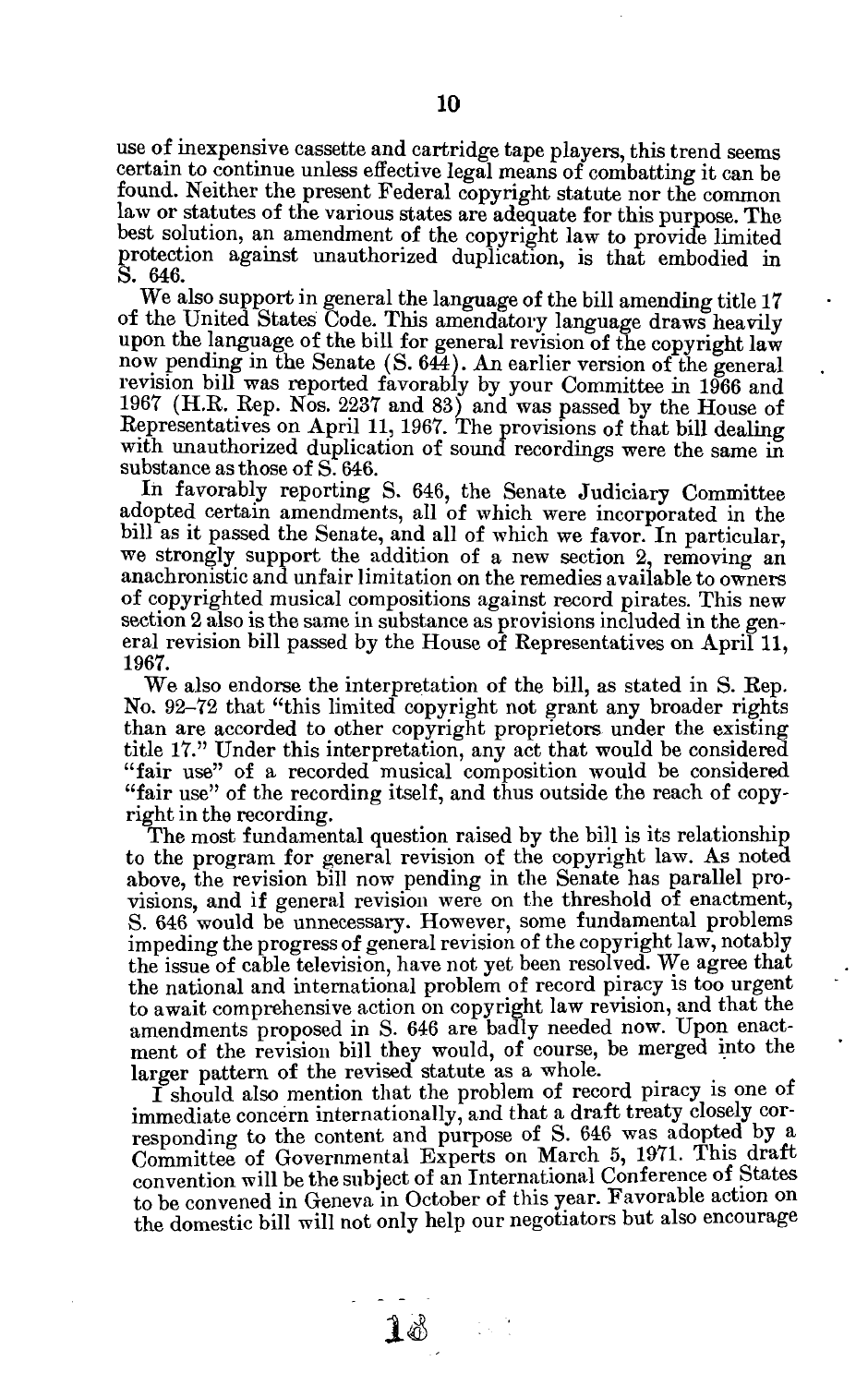**protection of our records against the growing menace of piracy in other countries.** 

**For the foregoing reasons, I recommend that your Committee give S. 646 its favorable consideration.** 

**Sincerely yours,** 

**L. QTJINC Y MTJMFORD ,**  *Librarian of Congress.* 

**DEPARTMENT OF STATE,** *Washington, D.C., May H, 1971.* 

## **Hon. EMANUE L CELLER ,**

*Chairman, Committee on the Judiciary, U.S. House of Representatives, Washington, D.C.* 

**DEAR . MR . CHAIRMA <sup>N</sup> : This is in response to your request of May 4, 1971 for a report by the Department of State on S. 646, a Bill "To amend title 17 of the United States Code to provide for the creation of a limited copyright in sound recordings for the purpose of protecting against unauthorized duplication and piracy of sound recording, and for other purposes."** 

**The Department of State fully endorses and supports this Bill.** 

**The recent and growing increase in the unauthorized duplication of legitimate commercial recordings has become a matter of public concern both in this country and abroad. The widespread availability and use of phonograph record and tape-playing machines, particularly the comparatively inexpensive cassette or cartridge tape players, give added impetus to piracy of sound recordings. This trend is certain to continue and to grow unless effective legal methods to combat and reverse it are provided. At present, there is no Federal statute that expressly prohibits commercial traffic in unauthorized duplications of legitimate sound recordings. S. 646 would answer that need and would provide a satisfactory means of combating and curbing the unauthorized duplication and piracy of sound recordings.** 

**The problem of unauthorized duplication of sound recordings is also one of immediate concern internationally. An international treaty which would include provisions that correspond closely to the content and purpose of S. 646 is presently under consideration. This treaty would give to producers of phonograms who are nationals of contracting states protection against the making, distribution, or importation of duplicates made without their consent where such acts are for the purpose of distribution to the public. The United States has played an active role in the development of the treaty, and if current plans remain unchanged the treaty will be adopted at a diplomatic conference to be held in Geneva in the fall of this year.** 

**United States ratification of or adherence to the proposed treaty depends, of course, upon enactment of a domestic law such as S. 646. Accordingly, passage of the proposed legislation is necessary to give the Department of State an effective basis for continuing its efforts to secure international protection for American sound recordings.** 

**For the foregoing reasons, the Department of State fully supports S. 646 and recommends its early enactment into public law.** 

 $\mathcal{X} \cup \mathcal{Y}$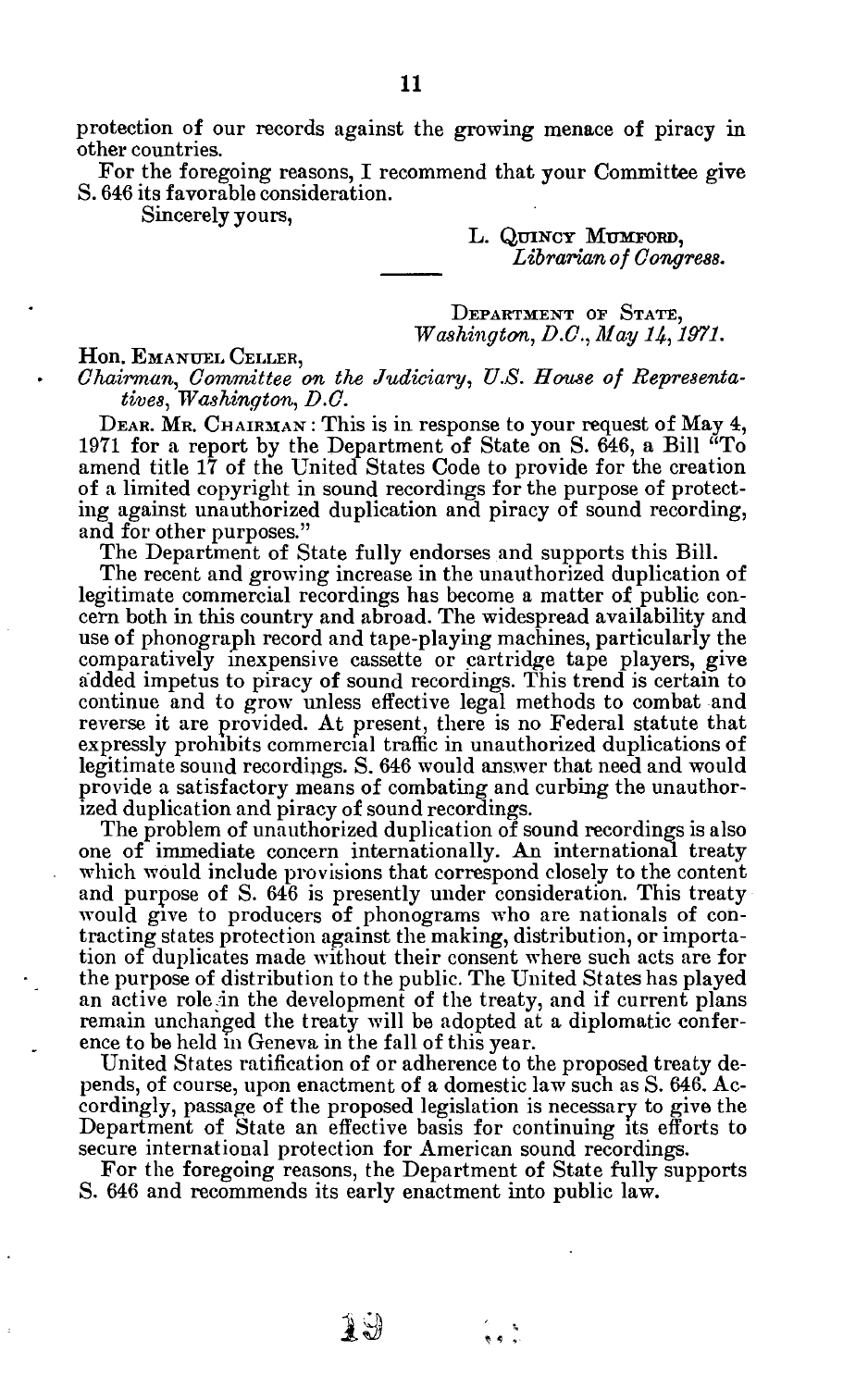**The Office of Management and Budget advises that from the standpoint of the Administration's program there is no objection to the submission of this report.** 

**Sincerely,** 

DAVID M. ABSHIRE, *Assistant Secretary for Congressional Relations.* 

**OFFIC E O F TH E DEPUT Y ATTORNE Y GENERAL ,**  *Washington, D.C., June 29, 1971.* 

**Hon. EMANUE L CELLER ,**  *Ch airman, Committee on the Judiciary, House of Representatives, Washington, B.C.* 

**DEA R MR . CHAIRMA <sup>N</sup> : This is in response to your request for the views of the Department of Justice on S. 646, a bill "to amend title 17 of the United States Code to provide for the creation of a limited copyright in sound recordings for the purpose of protecting against unauthorized duplication and piracy of sound recording, and for other purposes."** 

**S. 646 incorporates many of the provisions embodied in the bill for general revision of the copyright law (S. 644) which in similar form has been under consideration by the Congress for some years. Action on this general bill has been delayed by concern with issues unrelated to the problem of piracy of sound recordings.** 

**There has recently been a large increase in unauthorized duplication of sound recordings for profit. Under existing law sound recordings are not copyrightable,** *Capitol Records, Inc.* **v.** *Mercury Record Corp.,* **221 F. 2d 657 (C.A. 2,1955). Under state law the record industry had been able to fashion some protection, against competitors who commercially transcribe their recorded performances, based upon the misappropriation theory of** *International News Service* **v.** *Associated Press,* **248 U.S. 215, 236 (1918). That decision found a quasiproperty right in the dissemination of news that could be protected, under the law of unfair competition, against copying by a competitor. But the continued validity of** *Associated Press* **has been questioned in the light of later judicial developments.** 

**In** *Sears, Roebuck & Co.* **v.** *Stiffel Co.,* **376 U.S. 225 (1964) and**  *Compco Corp.* **v.** *Bay-Brite Lighting, Inc.,* **376 U.S. 234 (1964)—both actions to enjoin imitation of unpatentable designs—the Supreme Court restricted the scope of state unfair competition remedies by limiting state regulation to labeling requirements to prevent "palming off." The Court in** *Compco* **held that:** 

**\* \* \* when an article is unprotected by a patent or a copyright, state law may not forbid others to copy that article. To forbid copying would interfere with the federal policy, found in Art. I, § 8, cl. 8, of the Constitution and in the implementing federal statutes, of allowing free access to copy whatever the federal patent and copyright laws leave in the public domain. (376 U.S. at 237)** 

**A Court of Appeals has held that** *Sears* **and** *Compco* **overruled** *International News Service. Columbia Broadcasting System, Inc.* **v.** *Be Costa,* **377 F. 2d 315,318 (C.A. 1,1967).** 

기자 혼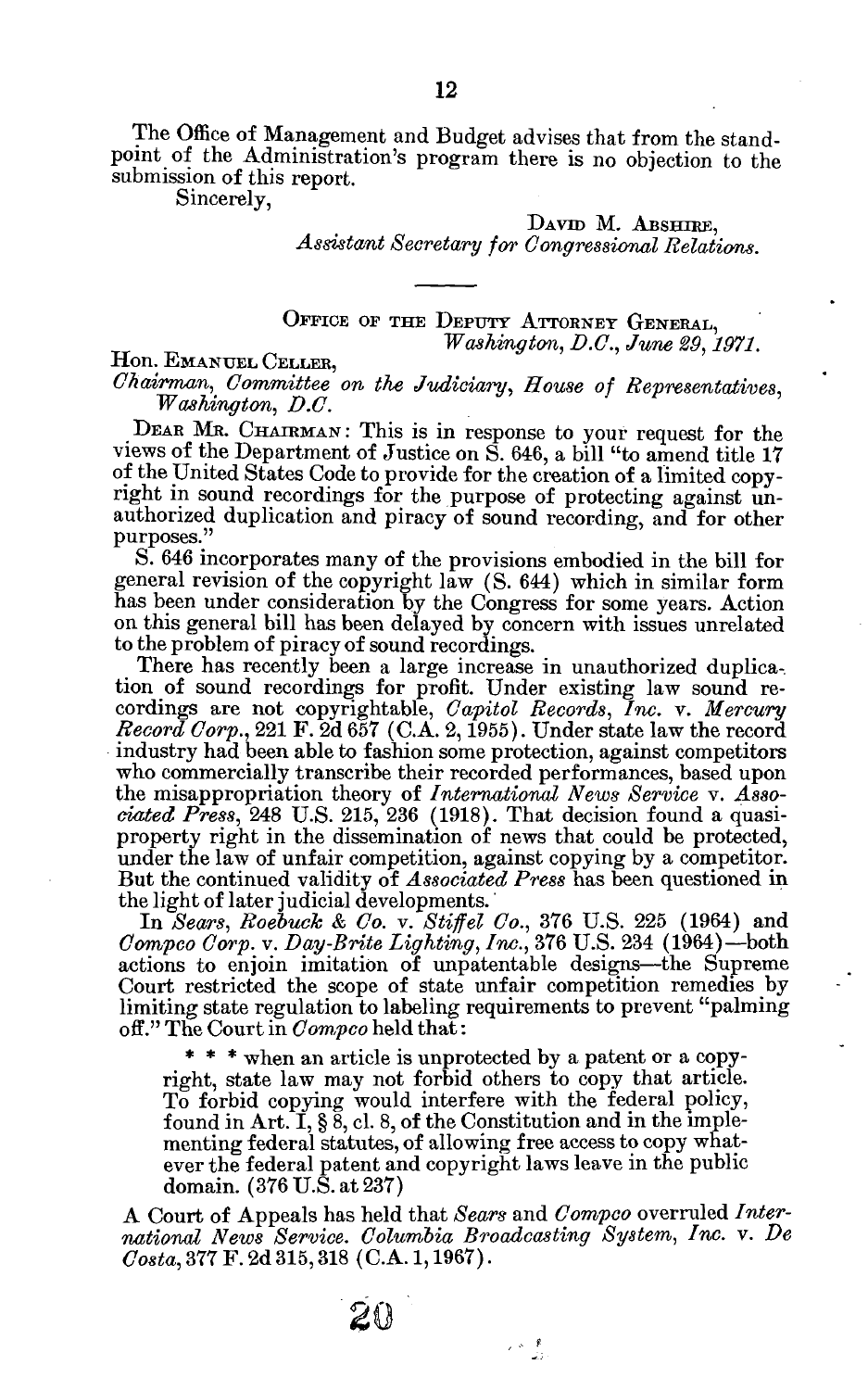**Under the bill, sound recordings are defined as "works that result from the fixation of a series of musical, spoken, or other sounds, but not including sounds accompanying a motion picture." "Reproductions of sound recordings" are defined as material objects in which sounds other than those accompanying a motion picture are fixed and include the parts of instruments serving to reproduce mechanically the musical work, mechanical reproductions, and interchangeable parts, such as discs or tapes for use in mechanical music-producing machines. Copyright protection under the present Copyright Act (17 U.S.C. 1**  *et seq.)* **is extended prospectively to sound recordings. The exclusive right created thereby is limited to the duplication in tangible form of the specific recorded performance copyrighted: it does not include imitation or simulation of that performance. The rights conferred are limited in duration to twenty-eight years with the right of renewal and extension for an additional twenty-eight years. 17 U.S.C. §24.** 

**The bill does not apply retroactively and Section 3 expressly states that it should not be construed as affecting in any way any rights with respect to sound recordings fixed before the date of enactment. It thus does not deal with recorded performances already in existence. Instead it leaves to pending or future litigation the validity of state common law or statutes governing the unauthorized copying of existing recordings. The result of making this copyright authority prospective only is to create at least one ambiguity.** 

**The bill would not directly grant any copyright protection to existing records since the new copyright in sound recordings would be applicable only to recordings made after four months after enactment of the bill. However, since the bill provides that the amendment to 17 U.S.C. 101(e) will take effect immediately upon enactment, criminal sanctions would seem to be available to prevent further piracy of existing recordings where copyrighted music was used and the pirate does not pay the statutory royalty to the holder of the musical copyright. Whether such criminal prosecution is possible depends on the interpretation of the clause in Section 3 of the bill at page 5, lines 13-16 which reads:** 

**\* \* \* nothing in title 17 of the United States Code shall be applied retroactively or be construed as affecting in any way any rights with respect to sound recordings fixed before that date.** 

**It should be made clear either by amendment or committee reports whether the amendment to section 101(e) is intended to apply to the manufacture, use, or sale after enactment of the bill of pirate recordings of records made prior to enactment.** 

**We believe that extending copyright to reproduction of sound recordings is the soundest, and in our interpretation of** *Sears* **and**  *Compco,* **the only way in which sound recordings should be protected. Copyright protection is narrowly defined and limited in duration, whereas state remedies, whose validity is still in doubt, frequently create broad and unwarranted perpetual monopolies. Moreover, there is an immediate and urgent need for this protection.** 

**Xot only does the creative record industry have a legitimate interest in protecting its substantial investment in the production and promotion of recorded performances, but such protection would also pre-**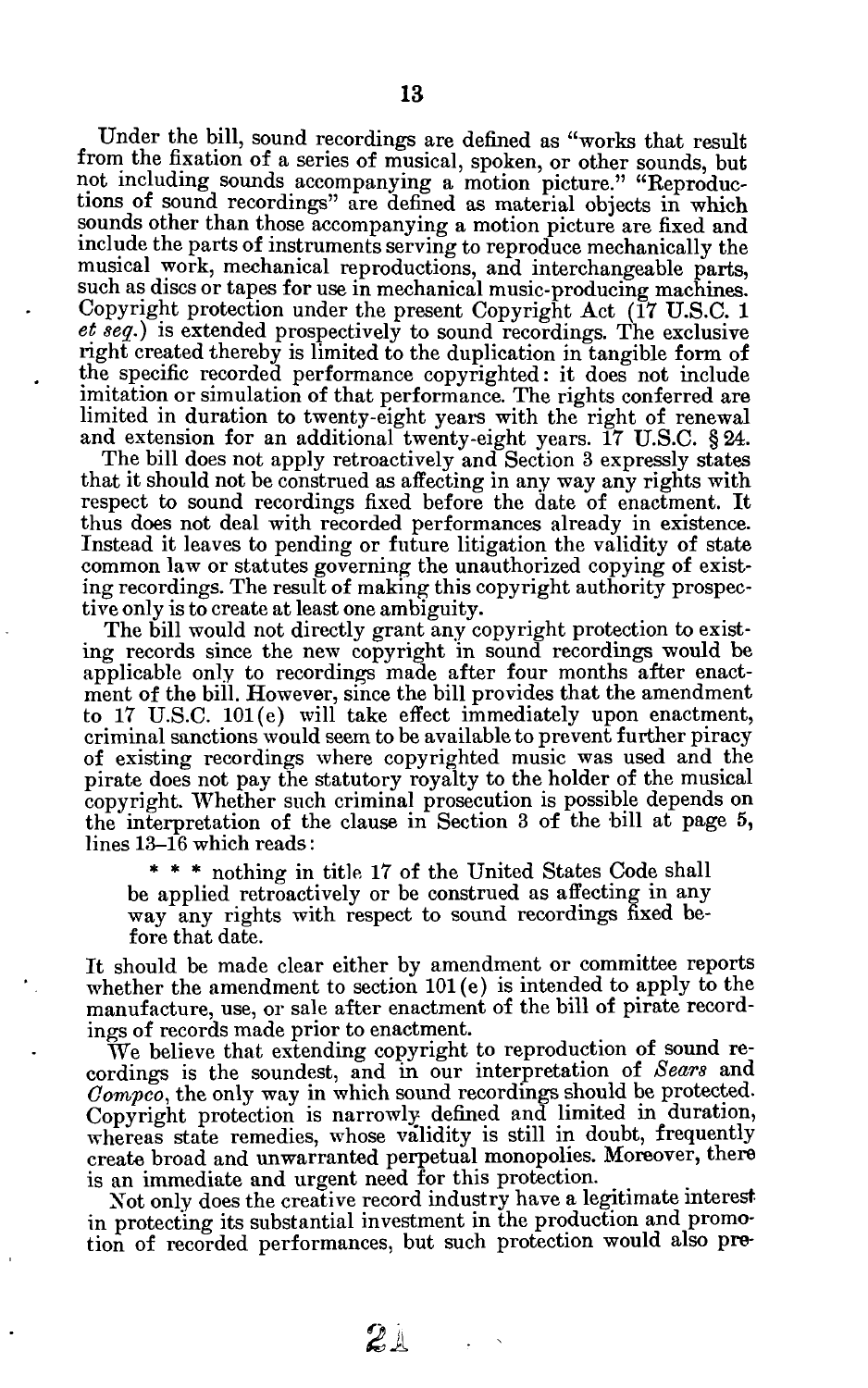**serve employment opportunities for performers and encourage their future contributions to society's geneal fund of intellectual creations.** 

**The competition provided by the pirate record industry does not promote any of the traditional benefits of competition. Although the pirate record companies may greatly undercut the prices charged by the creative industry, their ability to do so results in large part from the fact that they do not compensate the creative writers and artists involved. Such practices discourage the investment of money and talents in new performances and has the potential to gravely injure creative recording.** 

**The bill limits the exclusive right of the ownership of a copyright in a sound recording "to the right to duplicate a sound recording** *in a tangible form* **that directly or indirectly recaptures the actual sounds fixed in the recording \* \* \*." (Emphasis added.) It is clear from this language that the exclusive right accorded by this bill does not extend to the reproduction of the sounds themselves, as, for example, by playing a sound recording over the radio.** 

**In the case of a recording of music which is itself copyrighted, the copyright granted to a sound recording by the bill would apparently be subject to 17 U.S.C. 7. Section 7 provides that versions of copyrighted works produced with the consent of the copyright owner shall be regarded as new works subject to copyright. This section, which would prevent persons from obtaining a.copy right for an unauthorized sound recording, seemingly creates an issue as to whether a record manufacturer relying on the provisions of 17 U.S.C. 1(e) would be entitled to copyright his recording since he need not have the express consent of the copyright owner of the sheet music. This follows from the provision in section 1(e) that, when the owner of a musical copyright has permitted anyone to record his music, any other person may make similar use of the musical work upon payment of a royalty of two cents per recording. It is likely that a court would find acceptance of the royalty to imply consent, nevertheless we believe that this ambiguity should be removed. We suggest an amendment of 17 U.S.C. 7 as follows: .** 

**Compilations or abridgments, adaptations, arrangements, dramatizations, translations, or other versions of works in the public domain or of copyrighted works when produced with the consent of the copyright proprietor of such works**  *or, in the case of sound recordings, manufactured in compliance with section J, subsection (e), of this title,* **or works republished with new matter, shall be regarded as new works subject to copyright \* \* \*. (material in italics is new).** 

**Criminal prosecution of tape and record pirates under existing copyright law is barred because (1) performers and recording companies are given no copyright in their sound recordings, and (2) criminal action for infringement of the copyright on the underlying musical composition is expressly prohibited by 17 U.S.C. 101(e). The bill would eliminate both bars by giving a limited copyright in sound recordings and amending 17 U.S.C. 101(e) to grant the copyright interest in the musical composition the protection of criminal sanctions against unauthorized recordings.** 

**Subject to the suggestions made above, the Department of Justice recommends enactment of this legislation.** 

 $\sum_{n=1}^{n}$ 

 $22-$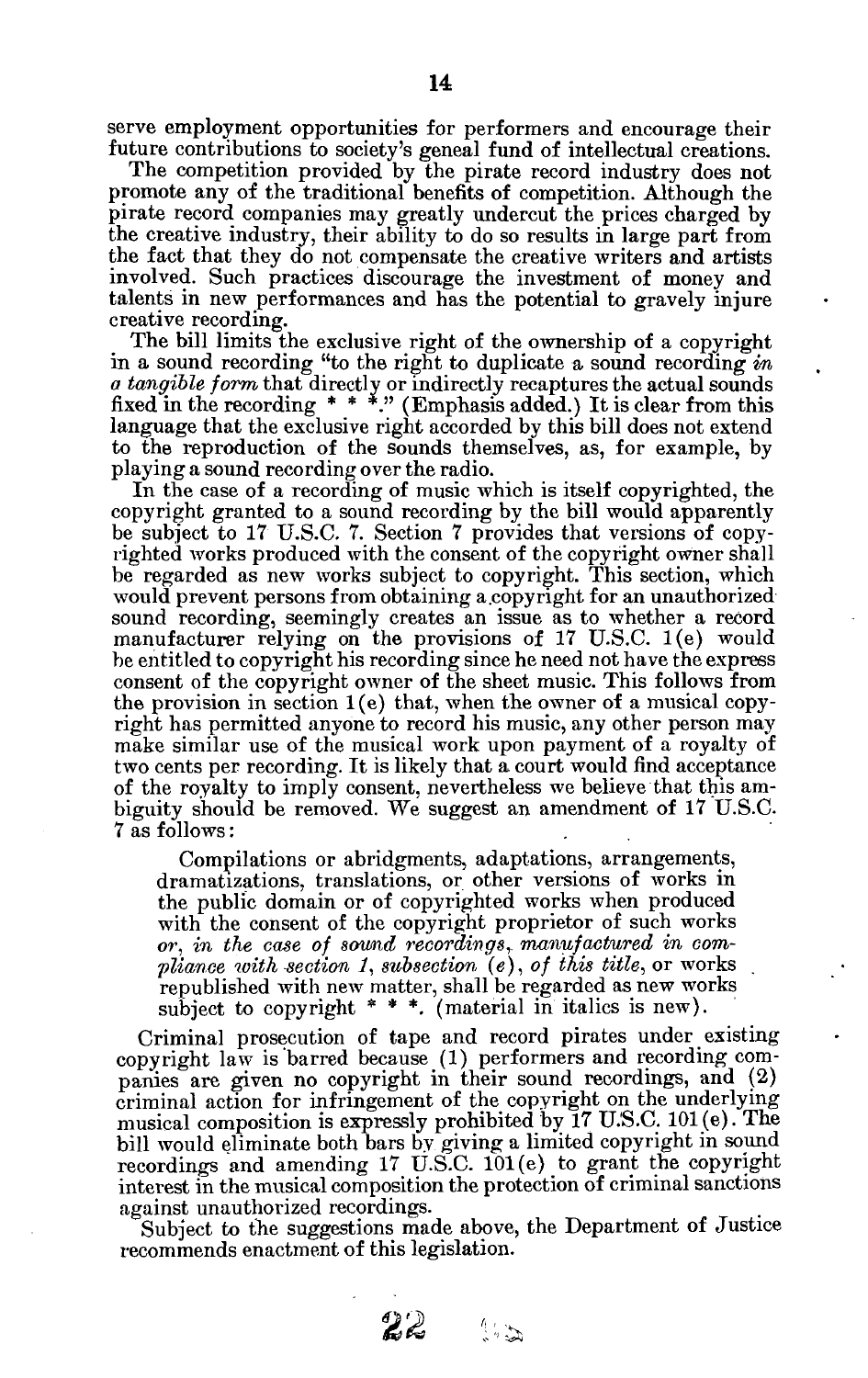**The Office of Management and Budget advises that there is no objection to the submission of this report from the standpoint of the Administration's program.** 

**Sincerely,** 

RICHARD G. KLEINDIENST, *Deputy Attorney General.* 

# STATEMENT OF WILLIAM N. LETSON, GENERAL COUNSEL, **DEPARTMEN T O F COMMERC E**

## **SUBMITTE D T O SUBCOMMITTE E NO . 3 , HOUS E JUDICIAR Y COMMITTEE , JUN E 10 , 197 1**

**Mr. Chairman, I appreciate this opportunity to appear before your Subcommittee to express the support of the Department of Commerce for S. 646.** 

**S. 646 would create for the first time a copyright in sound recordings. The copyright owner would have the exclusive right to reproduce copyrighted sound recordings and distribute reproductions to the public by sale or other transfer of ownership, or by rental, lease or lending, subject to certain limitations. The exclusive right to reproduce the sound recording would be limited to the right to duplicate the sound in a tangible form directly or indirectly recapturing the actual sounds fixed in the recording. The exclusive right would not extend to the making or duplication of another sound recording that is an independent fixation of other sounds, or to reproductions made by transmitting organizations exclusively for their own use.** 

**The bill would also amend section 101 of title 17 of the United States Code to substitute a new section (e) expanding the remedies that owners of copyrighted music have against the unauthorized use of their music in the mechanical reproduction of musical works.** 

**In addition, the question has been raised in some recent cases as to whether the federal copyright law may preempt the right of the states to provide relief in this area. Although the Department of Commerce does not share the view of some that the Supreme Court intended in the**  *Sears* **and** *Compco* **cases** *(Sears, Roebuck & Co.* **v.** *Stiff el Co.,* **376 U.S. 225 (1964) and** *Compco Corp.* **v.** *Day-Brite Lighting, Inc.,* **376 U.S. 234 (1964)) to foreclose the right of the states to provide a remedy against tape and record piracy under the law of unfair competition, we believe amendment of the federal copyright law as proposed by S. 646 is the best way to provide the needed legal protection.** 

**Although certain manufacturers have proposed inclusion in the legislation of provisions granting a compulsory license to reproduce sound recordings upon payment of a statutory royalty, no such provision is included in S. 646. We agree with the omission of a compulsory licensing provision. Sound recordings are finished products embodying the efforts of performers and recording companies. The granting of compulsory licenses with respect to sound recordings would be inequitable and would not eliminate the undesirable effects of tape and record piracy.** 

**The Department of Commerce is also vitally interested in this bill from the international trade standpoint. Unauthorized reproduction abroad of sound recordings is resulting in losses to U.S. record menu-**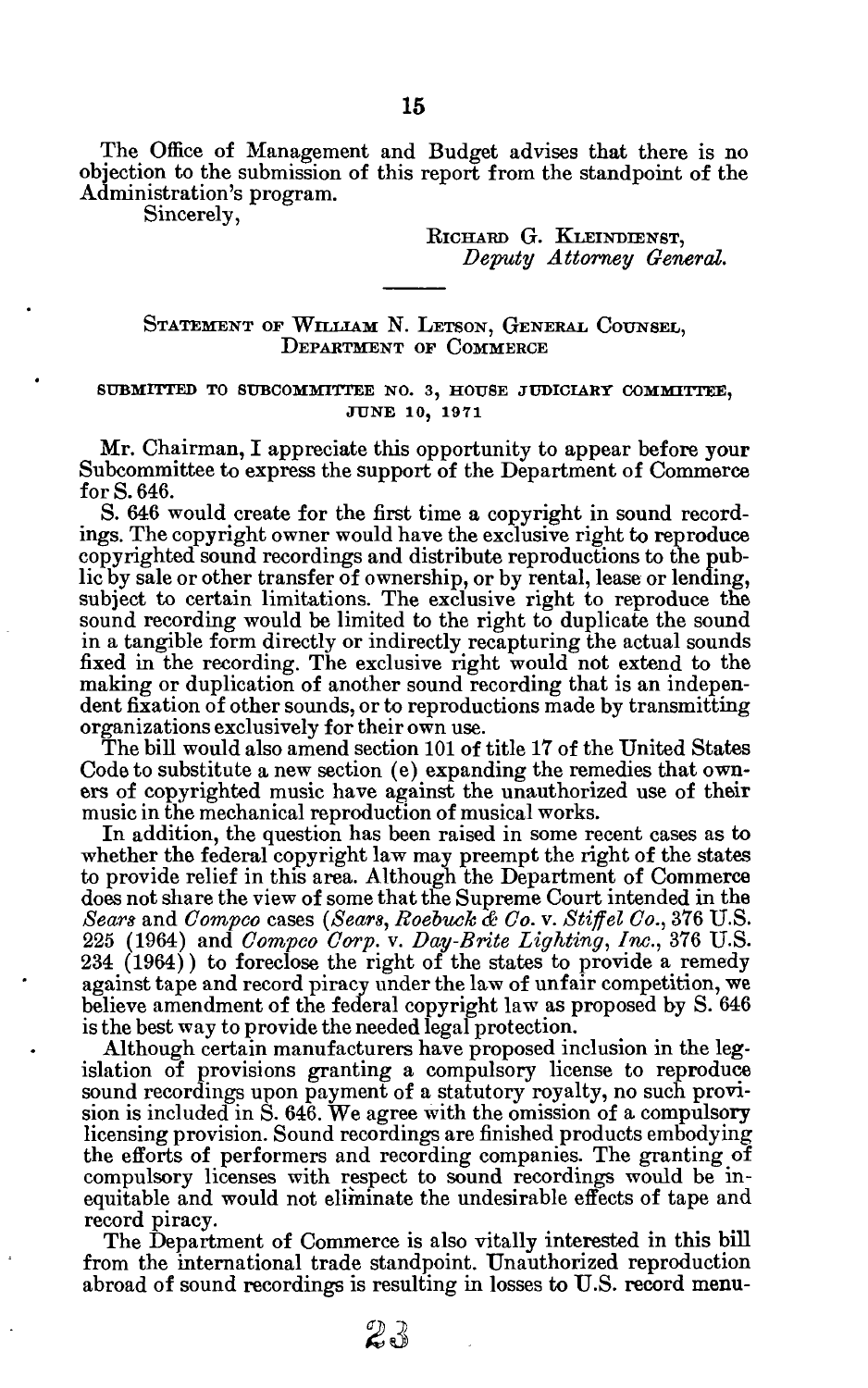**facturers, not only in export sales, but in royalties. A proposed international "Convention for the Protection of Phonograms Against Unauthorized Duplication" designed to remedy the international piracy situation is scheduled for negotiation in Geneva, next October. Enactment of the bill would enhance the United States Delegation's negotiating position at this revision conference in efforts to achieve effective international protection for sound recordings.** 

**Accordingly, the Department of Commerce favors enactment of S. 646.** 

## **CHANGE S I N EXISTIN G LA W**

**In compliance with clause 3 of rule XIII of the Rules of the House of Representatives, changes in existing law made by the bill, as reported, are shown as follows (existing law proposed to be omitted is enclosed in black brackets, new matter is printed in italic, existing law in which no change is proposed is shown in roman) :** 

# **COPYRIGHTS**

(Act of July 30, 1947, ch. 391 (62 Stat. 652; 17 U.S.C.))

#### **§ 1. Exclusive rights as to copyrighted works\***

**Any person entitled thereto, upon complying with the provisions of this title, shall have the exclusive right:** 

**(a) To print, reprint, publish, copy, and vend the copyrighted work;** 

**\* \* \* \* \*** *\* \** 

*(/) To reproduce and distribute to the public by sale or other transfer of ownership, or by rental, lease, or lending, reproductions of the copyrighted work if it be a sound recording : Provided, That the exclusive right of the owner of a copyright in a sownd recording to reproduce it is limited to the right to duplicate the sound recording in a tangible form that directly or indirectly recaptures the actual sounds fixed in the recording: Provided further, That this right does not extend to the making or duplication of another sound recording that is an independent fixation of other sounds, even though sudh sounds imitate or simulate those in the copyrighted sound recording; or to reproductions made by transmitting organizations exclusively for their own use.* 

*\*\*\*\*\*\* \** 

*\*\*\*\*\*\* \** 

# § 5. **Classification of works for registration\***

**The application for registration shall specify to which of the following classes the work in which copyright is claimed belongs:** 

**(a) Books, including composite and cyclopedic works, directories, gazetteers, and other compilations.** 



**<sup>•</sup>The changes made In sections 1, 5, 19, 20, and 26 of title 17 apply only to sound re-cordings fixed, published, and copyrighted on and after the effective date of S. 646 and before Jan. 1, 1975.**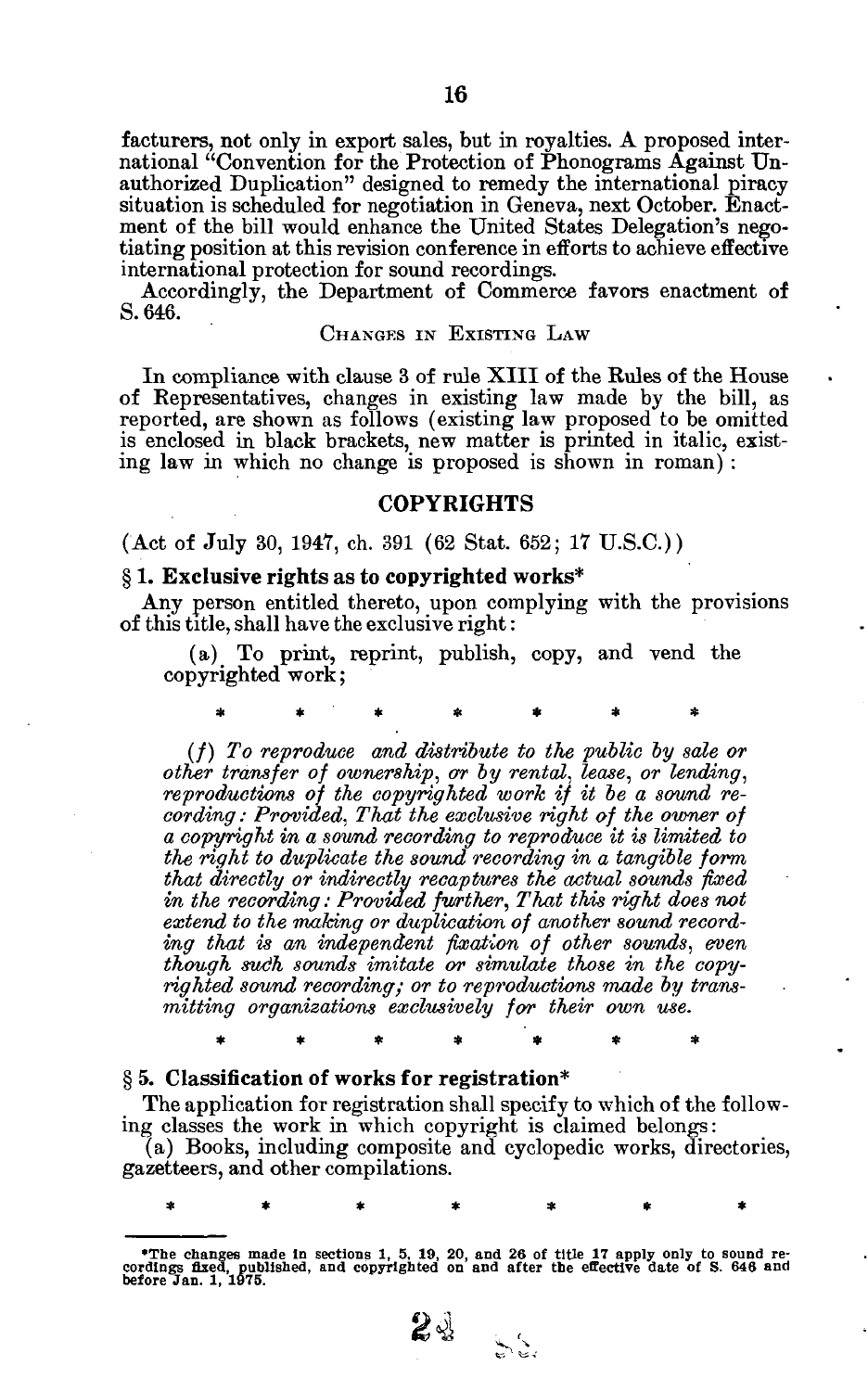*(n) Sound recordings.* 

*\*\*\*\*\*\* \** 

## **§ 19. Notice; form\***

The notice of copyright required by section 10 of this title shall noist either of the word "Convenight"  $***$ consist either of the word "Copyright".

*In the case of reproductions of works specified in subsection (n) of section 5 of this title, the notice shall consist of the symbol P (the letter P in a circle), the year of first publication of the sound recording, and the name of the owner of copyright im, the sound recording, or an abbreviation by which the name can be recognized, or a generally known alternative designation of the owner: Provided, That if the producer of the sound recording is named on the labels or containers of the reproduction, and if no other name appears in conjunction with the notice, his name shall be considered a part of the notice.* 

# **§ 20. Same; place of application of; one notice in each volume or number of newspaper or periodical\***

**The notice of copyright shall be applied, in the case of a book or other printed publication, upon its title page or the page immediately following, or if a periodical either upon the title page or upon the first page of text of each separate number or under the title heading, or if a musical work either upon its title page or the first page of music,** *or if a sound recording on the surface of reproductions thereof or on the label or container in such manner and location as to give reasonable notice of the claim of copyright.* **One notice of copyright in each volume or in each number of a newspaper or periodical published shall suffice.** 

*\*\*\*\*\*\* \** 

# **§26. Terms defined\***

**In the interpretation and construction of this title "the date of publication" shall in the case of a work of which copies are reproduced for sale or distribution be held to be the earliest date when copies of the first authorized edition were placed on sale, sold, or publicly distributed by the proprietor of the copyright or under his authority, and the word "author" shall include an employer in the case of works made for hire.** 

*For the purposes of this section and sections 10,11,13, 14, 21, 101, 106,109, 209, 215, but not for any other purpose, a reproduction of a work described in subsection 5(n) shall be considered to be a copy thereof. "Sound recordings" are works that result from the fixation of a series of musical, spoken, or other sounds, but not including the sounds accompanying a motion picture. "Reproductions of sound recordings" are material objects in which sounds other than those accompanying a motion picture are fixed by any method now known or later developed, and from which the sounds can be perceived, reproduced, or otherwise communicated, either directly or with the aid of a machine or device, and include the "parts of instruments serving to* 

**<sup>•</sup>The changes made in sees. 1, 5, 19, 20, and 26 of title 17 apply only to sound recordings fixed, published, and copyrighted on and after the effective date of S. 646 and before Jan. 1, 1975.**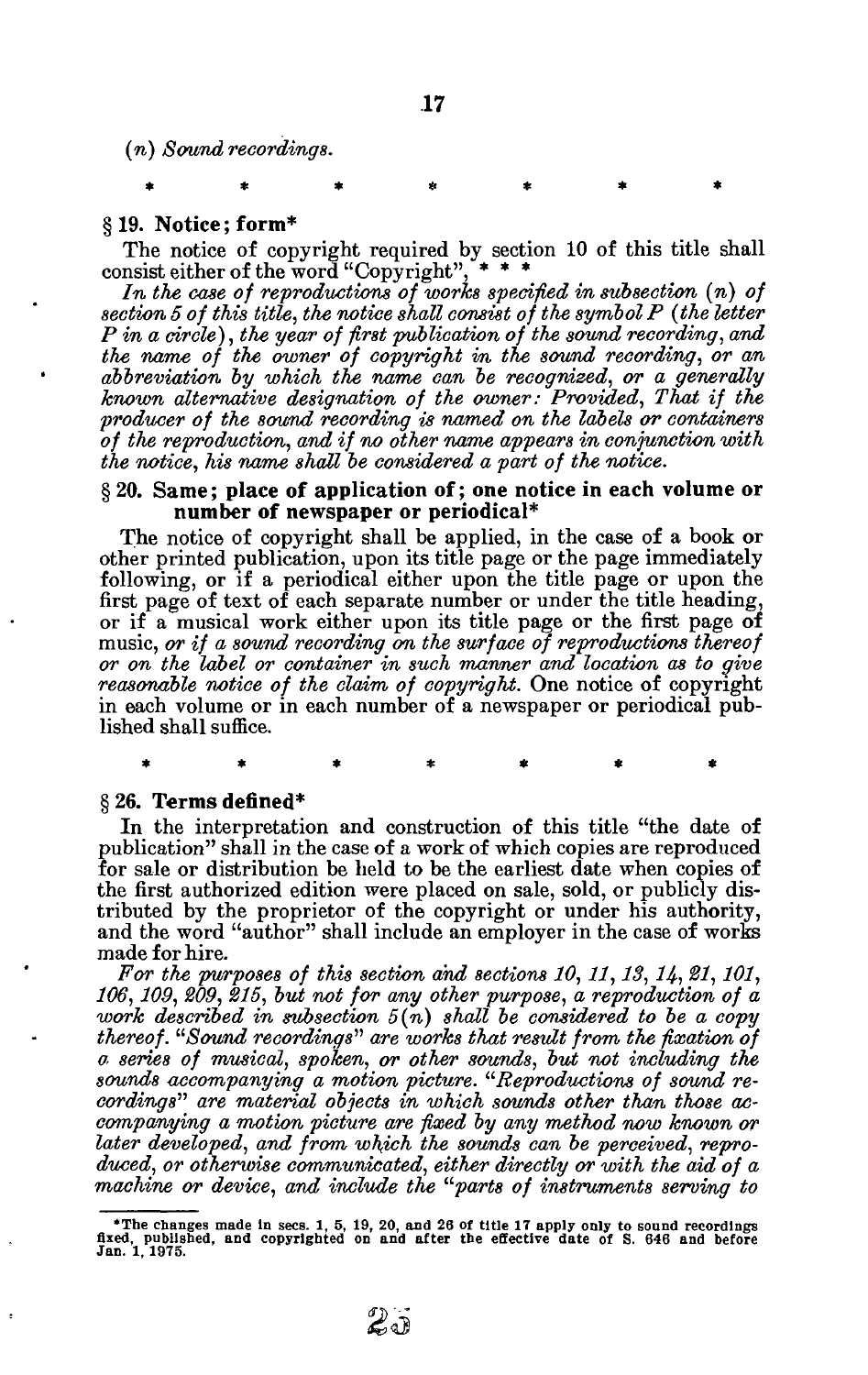*reproduce mechanically the musical work," "mechanical reproductions," and "interchangeable parts, such as discs or tapes for use in mechanical music-producing machines" referred to in sections 1(e) and 101 (e) of this title.* 

|  | Chapter 2.-INFRINGEMENT PROCEEDINGS |  |  |
|--|-------------------------------------|--|--|
|  |                                     |  |  |

## **§101. Infringement**

**If any person shall infringe the copyright in any work protected under the copyright laws of the United States such person shall be liable:** 

\* \* "\* \* \* *\** \*

**(a) INJUNCTION. —** 

**To an injunction restrainting such infringement;** 

 $\Gamma$ (e) ROYALTIES FOR USE OF MECHANICAL REPRODUCTION OF **MUSICA <sup>L</sup> WORKS.—Whenever the owner of a musical copyright has used or permitted the use of the copyrighted work upon the parts of musical instruments serving to reproduce mechanically the musical work, then in case of infringement of such copyright by the unauthorized manufacture, use, or sale of interchangeable parts, such as discs, rolls, bands, or cylinders for use in mechanical music-producing machines adapted to reproduce the copyrighted music, no criminal action shall be brought, but in a civil action ah injunction may be granted upon such terms as the court may impose, and the plaintiff shall be entitled to recover in lieu of profits and damages a royalty as provided in section 1, subsection (e), of this title: Provided also, That whenever any person, in the absence of a license agreement, intends to use a copyrighted musical composition upon the parts of instruments serving to reproduce mechanically the musical work, relying upon the compulsory license provision of this title, he shall serve notice of such intention, by registered mail, upon the copyright proprietor at his last address disclosed by the records of the copyright office, sending to the copyright office a duplicate of such notice; and in case of his failure so to do the court may, in its discretion, in addition to sums hereinabove mentioned, award the complainant a further sum, not to exceed three times the amount provided by section 1, subsection (e), of this title, by way of damages, and not as a penalty, and also a temporary injunction until the full award is paid.]** 

**(e)** *INTERCHANGEABLE PASTS FOB USE IN MECHANICAL MUSIC-PBODUCINO MACHINES.***—***Interchangeable parts, such as discs or tapes for use in mechanical music-producing machines adapted to reproduce copyrighted musical works, shall be considered copies of the copyrighted musical works which they serve to reproduce mechanically for the purposes of this section 101 and sections 106 and 109 of this title, and the unauthorized manufacture, use, or sale of such interchangeable parts shall constitute an infringement of the copyrighted work render*ing the infringer liable in accordance with all provisions of this title

26

 $\frac{1}{2}$